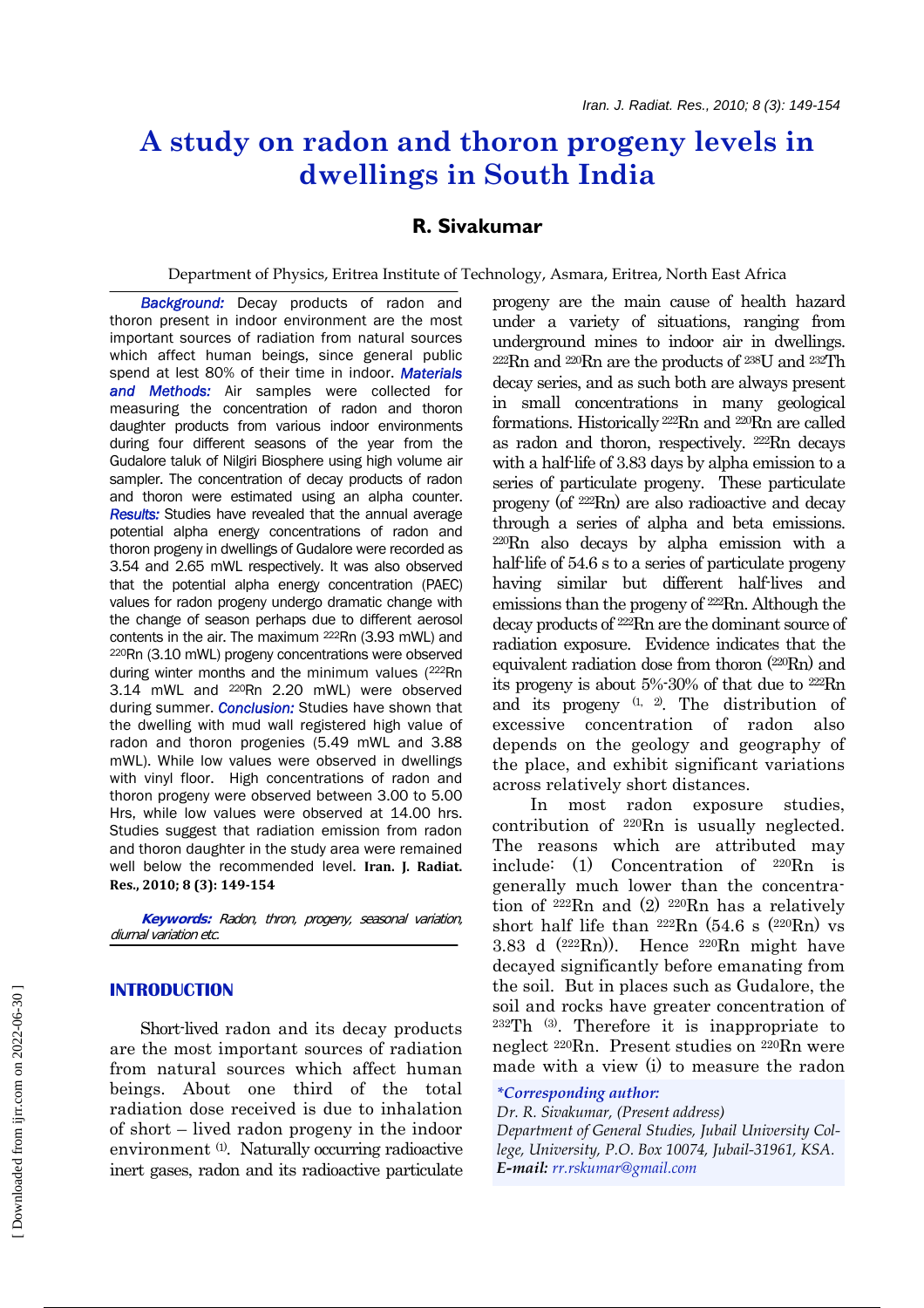#### *R. Sivakumar*

and thoron daughter progeny predicts from various indoor environments during different seasons of the year and also (ii) to study the effect of floor and wall covering materials and aldo (iii) in their diurnal variations during different seasons of the year.

### Study area

 Gudalore is a highly populated area situated in western ghats in South India with their center at 11°30" N, 076°30" E. Gudalore is also known for its splendidly beautiful environment and it is at the lower end of western slope of Western Ghats, which is one of the oldest and important eco-system in India. It is a hilly region where the altitude varies from 750-1240 m above mean sea level. People in hilly region spend about 80% of their life time in indoor environment with limited ventilation. Hence, the knowledge of indoor radon and thoron progeny concentration is essential to evaluate the total inhalation dose received by the general public living in this region. To the best of my known information on background radon and thoron progeny levels for this region is not available in literature. Hence, it was considered imperative to measure the indoor and outdoor levels of radiation emitted from radon and thoron progeny in and around Gudalore (figure 1).



Figure 1. Sampling stations in the study areas of Gudualur, Nilgiri biosphere of peninsular India.

### **MATERIALS AND METHODS**

 High efficiency and low background and portable alpha counting systems made the counting process easy and therefore it was used in these studies for measuring the radioactivity. Among the number of techniques available, grab sampling method is considered to be the best method for the measurement of instantaneous concentrations of decay products of radon, thoron and their progeny in air  $(4, 5)$ . Grab sampling methods involves collection of airborne decay products on a filter paper and then counting the deposited progeny activity mostly using alpha counter or spectrometer  $(6, 7)$ . Staplex high volume air sampler (Model (TFIA2)) was used to draw air samples. Air sampling was done for 10 minutes and 3 to 5 samples were collected from each location. A total of 195 locations were selected. The air samples were collected by drawing air through a glass-fiber filter paper having thickness of 4.5  $g/cm^2$  (1mm) and diameter 10.5 cm. The aerosol was collected on a circular port of 8.9 cm diameter. After completion of sampling, alpha activity of the sampled filter paper was measured on ZnS (Ag) based scintillation counter consisting of ZnS(Ag) alpha probe (ECIL 1185) coupled to a Geiger counting system (PLA, GCS 101). The counting procedure as described by Stranden (8) was followed and the radon and thoron daughter concentrations were calculated as follows. and this study performed in each locations.

$$
WL_{Rn} = \frac{I^{decay (1)} - k \times I^{decay (2)}}{F_{Rn} \times V}
$$

$$
WL_{Tn} = \frac{I^{decay (2)}}{F_{Tn}} \times V
$$

Where:

 $\text{WL}_{\text{Rn}}$  &  $\text{WL}_{\text{Tn}}$ : are concentrations expressed in working level (WL) of radon and thoron daughter respectively

 $I<sup>decay(1)</sup>$  &  $I<sup>decay(2)</sup>$ : are the mean alpha activity on the filter in disintegration /minute in the counting period 1 and 2 respectively

V: volume of air sampled

 $F_{\text{Rn}}$  &  $F_{\text{Tn}}$ : factors to convert from alpha

*150 Iran. J. Radiat. Res., Vol. 8 No. 3, December 2010*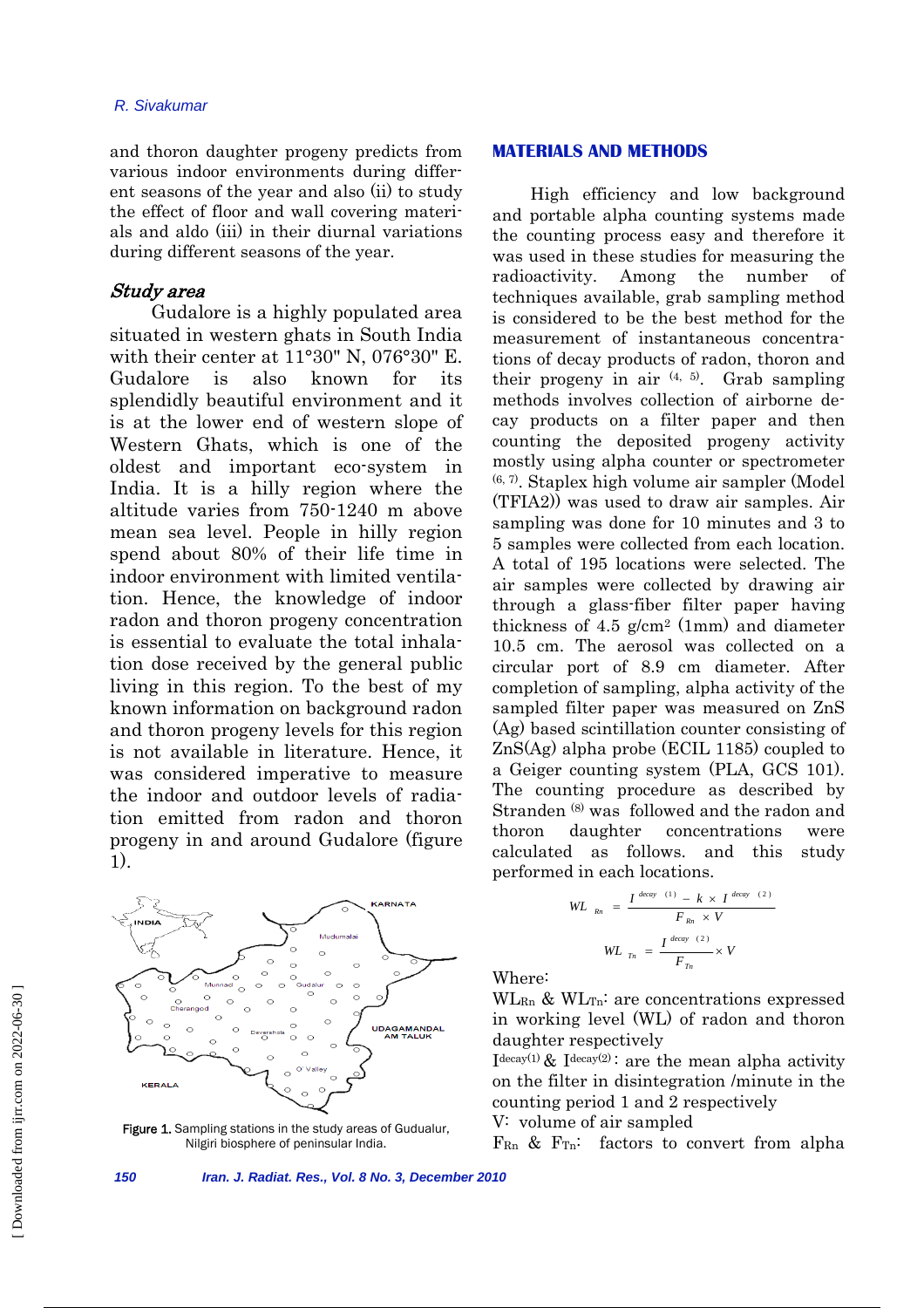#### *Radon and thoron progeny levels in South India*

disintegration /minute to WL

 Sampling for radon and thoron progeny concentrations in Gudalore dwellings were undertaken during different seaons of the year viz; winter (December - February), summer (March - May), spring (June - August) and autumn (September November).

#### **RESULTS AND DISCUSSION**

### *Statistics of radon and thoron progeny concentration*

 The arithmetic mean, range, standard deviation, skewness and kurtosis coefficients of radon and thoron progeny levels from dwellings were recorded (tables 1 and 2). Measurements and distribution of indoor radon and thoron daughter concentrations revealed approximately log-normal. Existence of high level of radon and thoron daughter in some dwellings showed skewed distribution. The annual average of radon daughter concentration was found to be 3.54  $\pm$  1.01 mWL. The minimum values (0.74 mWL) were observed in a dwelling with painted walls and plastic (vinyl) floor located at pattavayal during summer, while the maximum values (7.64 mWL) were measured in a mud dwelling at 9th Mile (name of a place) during winter months. The annual average concentration of thoron daughter was found to be 2.65± 1.15 mWL. The minimum values (0.48 mWL) were observed with painted walls and tile flooring at a dwelling situated in Health Camp area during summer months. In a mud dwelling, located at Kil-Nadugani, the maximum values (6.38 mWL) were seen during winter months, where highest 232Th contents were observed in an earlier study conducted by Selvasekarapandian et al. (3).

| <b>Table 1.</b> Statistics of Radon progeny levels in different dwellings. |  |
|----------------------------------------------------------------------------|--|
|----------------------------------------------------------------------------|--|

| <b>Statistics</b>             | Winter     | <b>Summer</b> | <b>Spring</b> | <b>Autumn</b> | <b>Annual</b> |
|-------------------------------|------------|---------------|---------------|---------------|---------------|
| <b>Mean</b>                   | 3.93       | 3.14          | 3.40          | 3.70          | 3.54          |
| <b>Standard Deviation</b>     | 1.68       | 1.61          | 1.63          | 1.66          | 1.01          |
| <b>Minimum</b>                | 1.42       | 0.74          | 0.84          | 0.94          | 0.99          |
| <b>Maximum</b>                | 7.64       | 6.84          | 7.25          | 7.44          | 7.29          |
| <b>Skewness</b>               | 0.39       | 0.44          | 0.48          | 0.36          | 0.42          |
| <b>Kurtosis coefficient</b>   | $-0.82$    | $-0.80$       | $-0.64$       | $-0.83$       | $-0.77$       |
| <b>Frequency distribution</b> | Log-Normal | Log-Normal    | Log-Normal    | Log-Normal    | Log-Normal    |

| Table 2. Statistics of Thoron progeny levels in different dwellings. |  |  |
|----------------------------------------------------------------------|--|--|
|----------------------------------------------------------------------|--|--|

| <b>Statistics</b>             | Winter     | <b>Summer</b> | <b>Spring</b> | <b>Autumn</b> | <b>Annual</b> |
|-------------------------------|------------|---------------|---------------|---------------|---------------|
| <b>Mean</b>                   | 3.10       | 2.20          | 2.47          | 2.72          | 2.65          |
| <b>Standard Deviation</b>     | 1.15       | 1.27          | 1.15          | 1.11          | 1.15          |
| <b>Minimum</b>                | 1.17       | 0.48          | 0.74          | 0.65          | 0.84          |
| <b>Maximum</b>                | 6.38       | 5.56          | 5.89          | 5.14          | 5.72          |
| <b>Skewness</b>               | 0.62       | 0.70          | 0.80          | 0.27          | 0.61          |
| <b>Kurtosis coefficient</b>   | 0.53       | $-0.19$       | 0.70          | $-0.41$       | 0.07          |
| <b>Frequency distribution</b> | Log-Normal | Log-Normal    | Log-Normal    | Log-Normal    | Log-Normal    |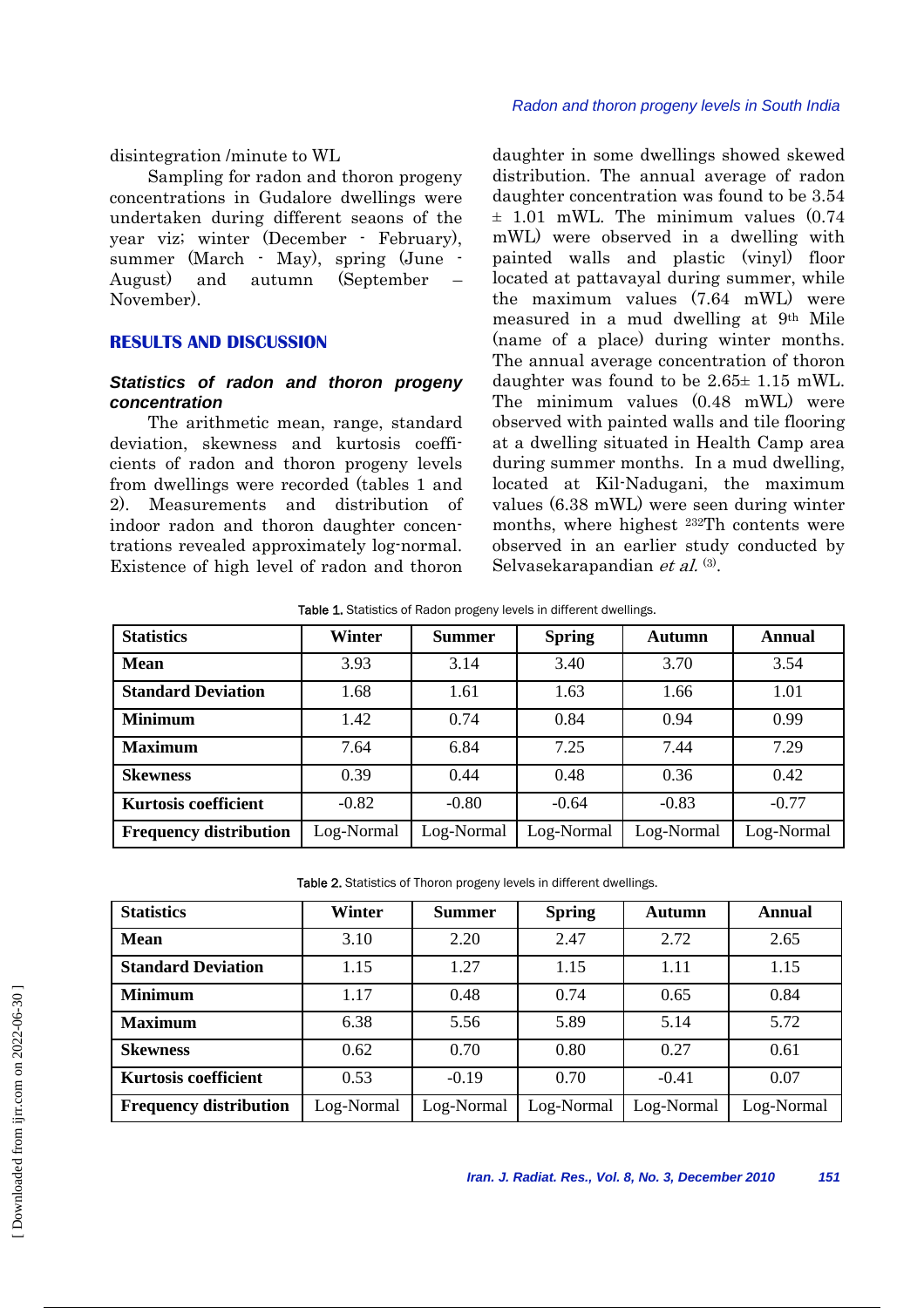## *Effect of building characteristics on radon and thoron progeny concentration*

 The Potential Alpha Energy Concentration (PAEC) values for radon and thoron in dwellings with different types of walls and floor covering materials are shown in tables 3 and 4. It was observed that a different covering material also affects differently the radiation emission from the progenies of radon and thoron  $(9, 10)$ . It is therefore, expected that the concentration of radon and thoron and their progeny will also be different for different places where different wall and floor covering materials were used. Values given in table 3 had revealed that PAEC values for radon progeny was high (5.49 mWL) for houses with mud walls, and low for the houses with walls coated with paints (2.65 mWL). Intermediate values of (3.32 mWL) radon progeny concentration were observed in case of bare walls (without paint / coatings).

 Similar results were obtained in case of thoron progeny also. The highest concentration of radon and thoron progeny in mud houses

| Table 3. PAEC values for radon and thoron progeny in |
|------------------------------------------------------|
| dwellings of different wall covering materials.      |

| Wall           | PAEC (mWL)      |                 |  |
|----------------|-----------------|-----------------|--|
| Covering       | Radon           | <b>Thoron</b>   |  |
| Mud            | $5.49 \pm 0.93$ | $3.88 \pm 1.0$  |  |
| Bare           | $3.32 \pm 1.33$ | $3.03 \pm 0.61$ |  |
| <b>Painted</b> | $2.65 \pm 1.28$ | $1.53 \pm 0.43$ |  |

Table 4. PAEC values for radon and thoron progeny in dwellings of different floor covering materials.

| Floor                   | PAEC (mWL)      |                 |  |
|-------------------------|-----------------|-----------------|--|
| <b>Type</b>             | <b>Radon</b>    | Thoron          |  |
| Mud                     | $5.49 \pm 0.93$ | $3.88 \pm 1.00$ |  |
| <b>Bare</b><br>(Cement) | $4.01 \pm 1.21$ | $2.78 \pm 0.75$ |  |
| <b>Tiles</b>            | $2.66 \pm 0.53$ | $2.45 \pm 0.74$ |  |
| <b>Vinyl</b>            | $1.31 \pm 0.35$ | $1.22 \pm 0.07$ |  |
| Wood                    | $2.04 \pm 0.41$ | $1.28 \pm 0.35$ |  |

may be attributed to the higher exhalation rate of radon and thoron (11). High radon and thoron progeny levels in mud houses may be attributed to poor ventilation as these houses do not have sufficient number of windows and doors for ventilation. Concrete surface without any covering materials exhibited high exhalation of radon and thoron  $(9, 10)$ . These results are consistent with the earlier observations of many workers (9, 10). Low radon and thoron progeny levels were observed in dwellings with paint coated walls in the present studies which may be attributed to the concentration and size of pores on concrete surface which get reduced due to paint coatings and hence resulting in reduction in exhalation rate of radon and thoron. It can be observed from table 4, that the PAEC values for places using plastic (vinyl) and wood as floor covering materials were lower than those dwellings with bare floor (without covering materials) and mud floors. Yu et  $al.$  (10) has already reported that plastic is the most effective material to inhibit radon exhalation from the floor, while concrete surfaces without covering materials and mud floors have highest radon exhalation rates. This may be the reason for low radon and thoron progeny levels in houses with plastic floor covering. Less pore intensity in case of tiles also results in low exhalation rates of radon and thoron, hence low concentration of radon and thoron progeny levels were observed in tile flooring houses. Since, wood does not contain any radioactive materials, therefore it cannot act as a source of radon and thoron progeny, and however this may act as inhibitor to radon and thoron gas. The inhibition property of wood is not as good as that of plastics, further it also depends on the thickness of the wood and also half life of the radioactive materials (12). This is evident from higher levels of radon and thoron progeny in wooden houses than that seen in with Plastic (vinyl) flooring.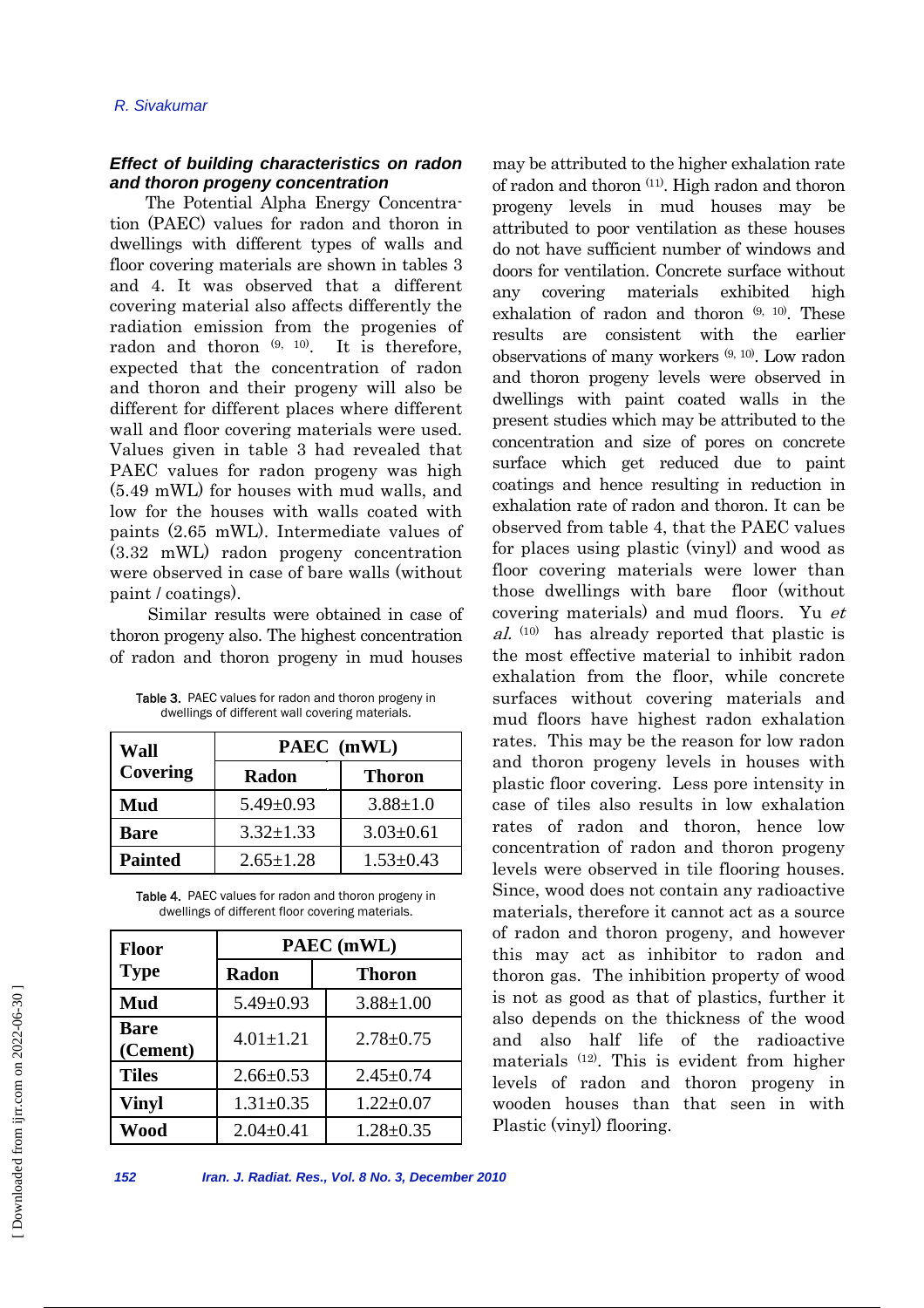## *Seasonal variations in PAEC (potential alpha energy concentration) levels of radon and thoron*

 The radon and thoron progeny concentrations were monitored using two count method at three month intervals for one year to quantify the seasonal variations (figure 2). Radon and thoron daughter levels were high during winter months than those seen during the rest of the year. Maximum concentrations of radon and thoron daughters were observed during winter with a mean value of 3.93 mWL and 3.10 mWL respectively, while minima occurred during summer season with a mean value of 3.14 mWL and 2.20 mWL respectively. Mean values for autumn were 3.70 mWL and 2.72 mWL respectively. For spring season the values of radon and thoron progeny were 3.40 mWL and 2.47 mWL respectively. Low temperature in winter perhaps may be responsible for reduction in the equivalent mixing height, which might be limiting the vertical diffusibility of radon, thoron and their progeny, resulting in high concentrations at the ground level. The low values of radon and thoron progeny levels during summer may be attributed to relatively high prevailing temperatures, which perhaps elevate the equivalent mixing height and hence resulting in increase in dilution. To protect from low temperature during winter [i.e. 2°C - 15°C], the doors and windows of most of the houses are kept closed for most of the times of a day, which perhaps reduces the exchange of air inside the house. This perhaps may be the reason for high level of radon and thoron daughters inside the houses during this season.

### *Diurnal variation in PAEC levels of radon and thoron*

 Figure 3 shows the diurnal variations in radon and thoron progenies in dwellings of Gudalore. Diurnal trends of radon in air in this region are well explained by the hypothetical conditions, which states that at night, radon, thoron and their progenies are

mostly remain bound with the lower atmosphere due to low temperature, and thus concentrations of radon and thoron progeny levels increase. The maxima in the values of radon and thoron progeny were observed before sunrise i.e. between 03.00 - 05.00 hrs local standard time (IST) at Gudalore. After sunrise, solar radiation warms the ground, which in turn warms the atmosphere, as a consequence, vertical mixing increases which leads to a substantial decline in ground level concentration of radon and thoron daughter concentration in the afternoon, with minimum values at about 14.00 hrs IST at Gudalore. In principle, this behavior had been observed worldwide (13). In the long term, at Gudalore the diurnal maximum to minimum ratio is 1.4 in winter and 2.6 in the summer. On an average this ratio was found to be 2. Figure 4 shows the correlation between 222Rn and 220Rn concentrations, which was approxi-



Figure 2. Seasonal variations in radon and thoron daughter concentrations.



Figure 3. Diurnal variations in radon and thoron progeny in dwellings of Gudalur.